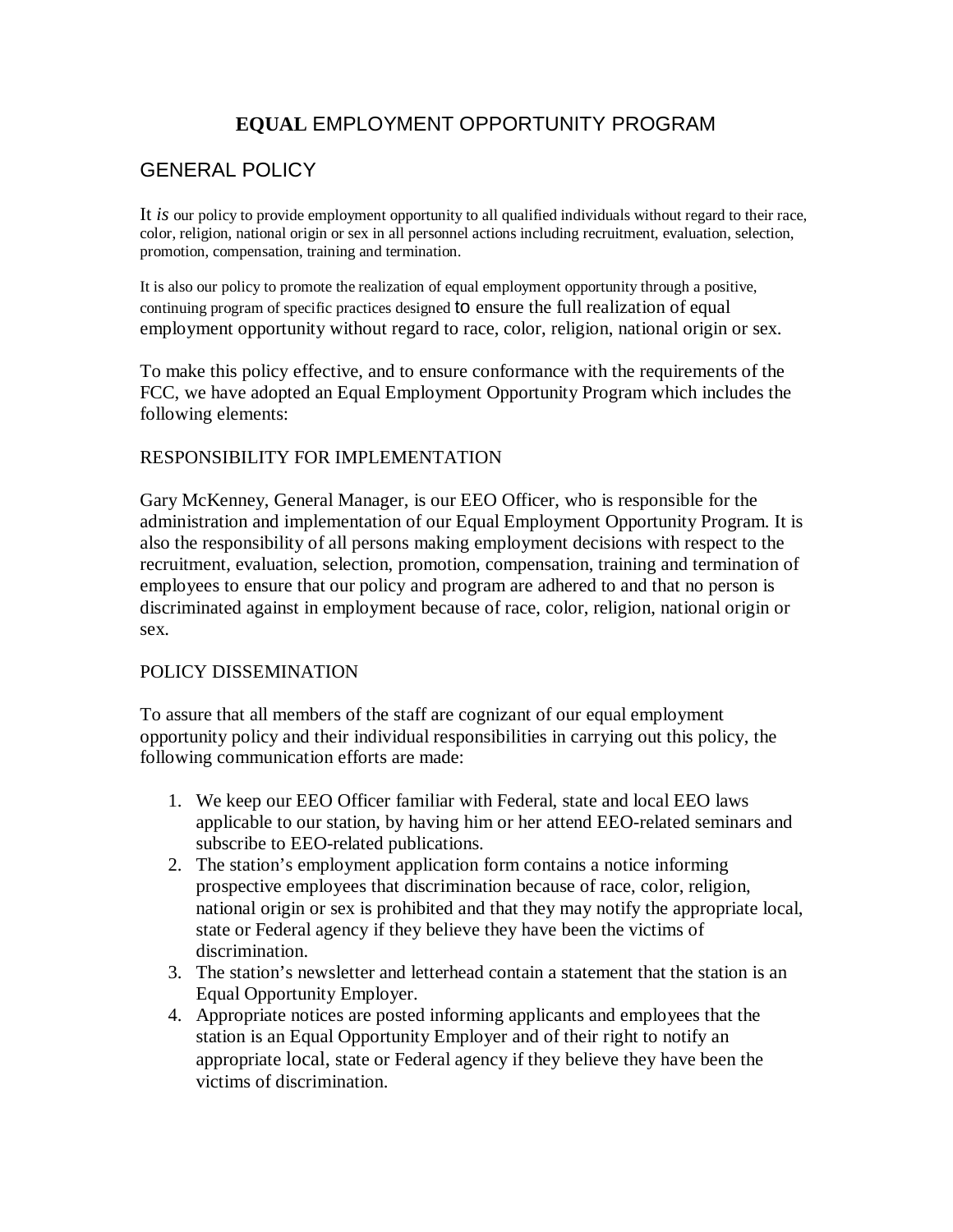- 5. All of our printed advertisements and our over-the-air job announcements state that we are art Equal Opportunity Employer.
- 6. We periodically announce over the air that the station is an Equal Opportunity Employer.
- 7. We regularly distribute a memo reminding employees of the station's EEO Policy and Program, and asking for their help in recruiting, hiring and promoting consistent with the Policy and Program.
- 8. Because we have non-English speaking employees, or our station is located in a community with a significant non-English speaking populations we post notices in the appropriate alternate language as well as in English.
- 9. We include a copy of our EEO Policy and Program in personnel manuals, employee handbooks and orientation materials.
- 10. We remind our staff of our EEO Policy at staff meetings and discuss our EEO Program at these meetings.
- 11. We conduct training sessions to familiarize supervisors with their responsibilities in implementing the station's EEO Policy and Program.
- 12. We seek the cooperation of unions, if represented at the station, to help implement our EEO Program, and all union contracts contain a nondiscrimination clause.

## RECRUITMENT

To ensure non-discrimination in relation to minorities and women, and to foster their full consideration whenever job vacancies occur, we utilize the following recruitment procedures:

- 1. We contact a variety of minority and women's organizations on a systematic basis, both orally and in writing, to encourage the referral of qualified minority and women applicants whenever job vacancies occur.
- 2. In addition to the organizations noted above, which specialize in minority and women candidates, we deal only with employment services, including state employment agencies, which refer job candidates without regard to their race, color, religion, national origin or sex.
- 3. When we recruit prospective employees from educational ifl<sub>5</sub>titutiOflS, such recruitment efforts include schools and colleges with minority and women enrollments.
- 4. When we place employment advertisements with newspapers and other print media, some are placed in media which have significant circulation among, or are of particular interest to, minorities and women.
- 5. We encourage current employees to refer qualified minority and women candidates for existing and future job openings.

## SELF-ASSESSMENT

To ensure that our EEO Program is effective in providing equal employment opportunity, we utilize the following procedures every six months.